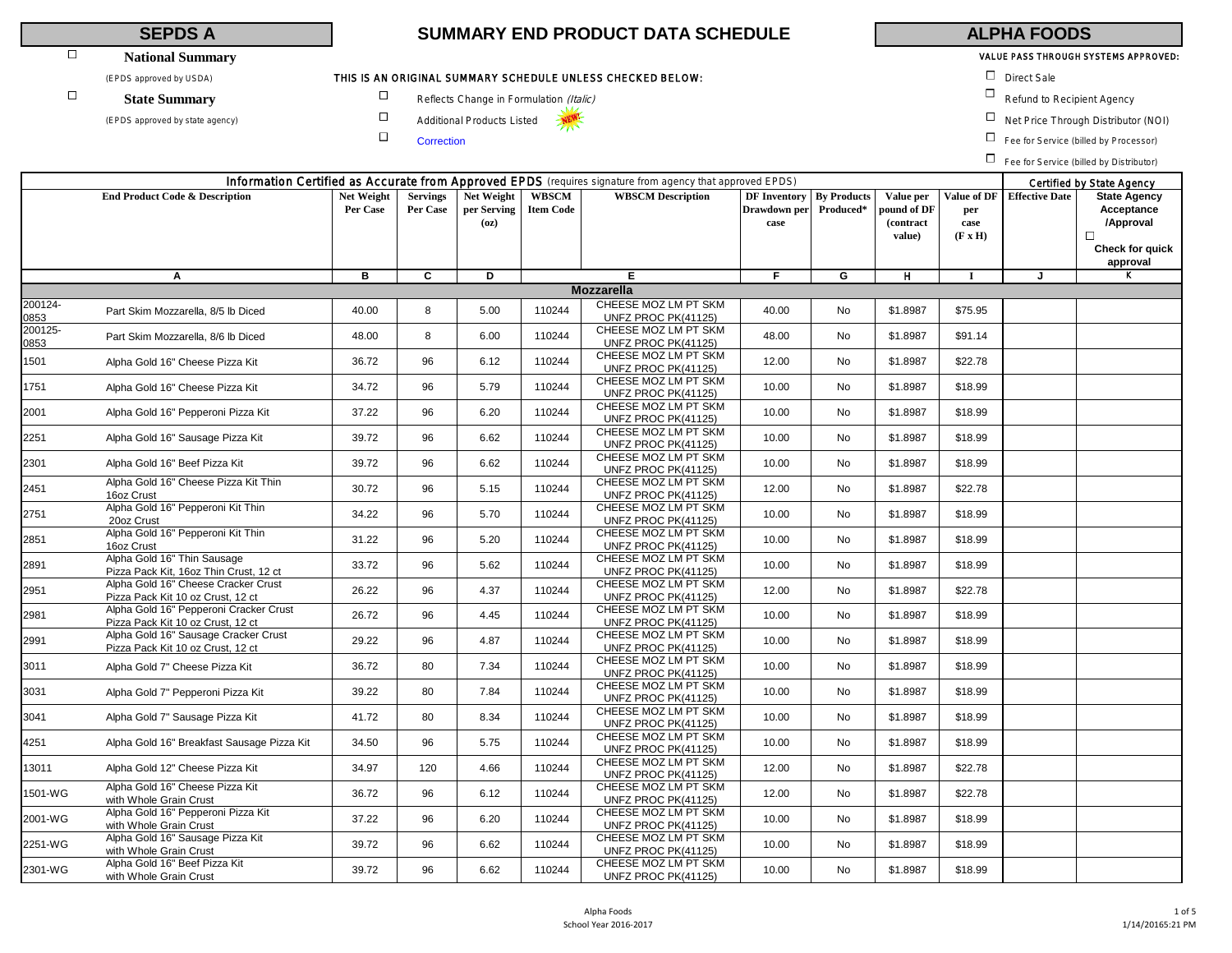|           |                                                                            | Information Certified as Accurate from Approved EPDS (requires signature from agency that approved EPDS) |                             |                                   |                           |                                             |                                                         | Certified by State Agency |                                                 |                                              |                       |                                                                                    |
|-----------|----------------------------------------------------------------------------|----------------------------------------------------------------------------------------------------------|-----------------------------|-----------------------------------|---------------------------|---------------------------------------------|---------------------------------------------------------|---------------------------|-------------------------------------------------|----------------------------------------------|-----------------------|------------------------------------------------------------------------------------|
|           | <b>End Product Code &amp; Description</b>                                  | Net Weight<br>Per Case                                                                                   | <b>Servings</b><br>Per Case | Net Weight<br>per Serving<br>(oz) | WBSCM<br><b>Item Code</b> | <b>WBSCM</b> Description                    | <b>DF Inventory By Products</b><br>Drawdown per<br>case | Produced*                 | Value per<br>pound of DF<br>(contract<br>value) | Value of DF<br>per<br>case<br>$(F \times H)$ | <b>Effective Date</b> | <b>State Agency</b><br>Acceptance<br>/Approval<br>□<br>Check for quick<br>approval |
|           | A                                                                          | в                                                                                                        | C                           | Þ                                 |                           | E.                                          | F.                                                      | G                         | н                                               | -1                                           | J                     | ĸ                                                                                  |
| 2451-WG   | Alpha Gold 16" Thin Whole Grain Cheese Pizza<br>Kit                        | 33.34                                                                                                    | 96                          | 5.56                              | 110244                    | CHEESE MOZ LM PT SKM<br>UNFZ PROC PK(41125) | 12.00                                                   | No                        | \$1.8987                                        | \$22.78                                      |                       |                                                                                    |
| 2851-WG   | Alpha Gold 16" Thin Whole Grain Pepperoni<br>Pizza Kit                     | 33.84                                                                                                    | 96                          | 5.64                              | 110244                    | CHEESE MOZ LM PT SKM<br>UNFZ PROC PK(41125) | 10.00                                                   | No                        | \$1.8987                                        | \$18.99                                      |                       |                                                                                    |
| 2891-WG   | Alpha Gold 16" Thin Whole Grain Sausage<br>Pizza Kit                       | 36.34                                                                                                    | 96                          | 6.06                              | 110244                    | CHEESE MOZ LM PT SKM<br>UNFZ PROC PK(41125) | 10.00                                                   | No                        | \$1.8987                                        | \$18.99                                      |                       |                                                                                    |
| 3011-WG   | Alpha Gold 7" Cheese Pizza Kit<br>with Whole Grain Crust                   | 36.72                                                                                                    | 80                          | 7.34                              | 110244                    | CHEESE MOZ LM PT SKM<br>UNFZ PROC PK(41125) | 10.00                                                   | No                        | \$1.8987                                        | \$18.99                                      |                       |                                                                                    |
| 3031-WG   | Alpha Gold 7" Pepperoni Pizza Kit<br>with Whole Grain Crust                | 39.22                                                                                                    | 80                          | 7.84                              | 110244                    | CHEESE MOZ LM PT SKM<br>UNFZ PROC PK(41125) | 10.00                                                   | No                        | \$1.8987                                        | \$18.99                                      |                       |                                                                                    |
| 3041-WG   | Alpha Gold 7" Sausage Pizza Kit<br>with Whole Grain Crust                  | 41.72                                                                                                    | 80                          | 8.34                              | 110244                    | CHEESE MOZ LM PT SKM<br>UNFZ PROC PK(41125) | 10.00                                                   | No                        | \$1.8987                                        | \$18.99                                      |                       |                                                                                    |
| 4251-WG   | Alpha Gold 16" Breakfast Sausage Pizza Kit<br>w/Whole Grain Crust          | 34.50                                                                                                    | 96                          | 5.75                              | 110244                    | CHEESE MOZ LM PT SKM<br>UNFZ PROC PK(41125) | 10.00                                                   | No                        | \$1.8987                                        | \$18.99                                      |                       |                                                                                    |
| 5501-WG   | Alpha Gold 16" Alfredo Pizza Kit with 16"/24oz<br><b>Whole Grain Crust</b> | 31.26                                                                                                    | 96                          | 5.21                              | 110244                    | CHEESE MOZ LM PT SKM<br>UNFZ PROC PK(41125) | 12.00                                                   | No                        | \$1.8987                                        | \$22.78                                      |                       |                                                                                    |
| 5551WG    | Alpha Gold 16" Thin Whole Grain Alfredo<br>Cheese Pizza Kit                | 27.88                                                                                                    | 96                          | 4.65                              | 110244                    | CHEESE MOZ LM PT SKM<br>UNFZ PROC PK(41125) | 12.00                                                   | No                        | \$1.8987                                        | \$22.78                                      |                       |                                                                                    |
| 12162WG   | Alpha Gold 12"x16" Whole Grain Flatbread<br>Cheese Pizza Kit               | 30.72                                                                                                    | 96                          | 5.12                              | 110244                    | CHEESE MOZ LM PT SKM<br>UNFZ PROC PK(41125) | 12.00                                                   | No                        | \$1.8987                                        | \$22.78                                      |                       |                                                                                    |
| 12164WG   | Alpha Gold 12"x16" Whole Grain Flatbread<br>Pepperoni Pizza Kit            | 33.84                                                                                                    | 96                          | 5.64                              | 110244                    | CHEESE MOZ LM PT SKM<br>UNFZ PROC PK(41125) | 10.00                                                   | No                        | \$1.8987                                        | \$18.99                                      |                       |                                                                                    |
| AG162R    | Alpha Gold 16" Fresh Dough Cheese Pizza                                    | 28.13                                                                                                    | 72                          | 6.25                              | 110244                    | CHEESE MOZ LM PT SKM<br>UNFZ PROC PK(41125) | 9.00                                                    | No                        | \$1.8987                                        | \$17.09                                      |                       |                                                                                    |
| AG164R    | Alpha Gold 16" Fresh Dough Pepperoni Pizza                                 | 28.41                                                                                                    | 72                          | 6.31                              | 110244                    | CHEESE MOZ LM PT SKM<br>UNFZ PROC PK(41125) | 7.88                                                    | No                        | \$1.8987                                        | \$14.96                                      |                       |                                                                                    |
| AG166R    | Alpha Gold 16" Fresh Dough Sausage Pizza                                   | 29.25                                                                                                    | 72                          | 6.50                              | 110244                    | CHEESE MOZ LM PT SKM<br>UNFZ PROC PK(41125) | 7.31                                                    | No                        | \$1.8987                                        | \$13.88                                      |                       |                                                                                    |
| AS12162   | Alpha Supreme 12"x16" Cheese Pizza                                         | 28.13                                                                                                    | 72                          | 6.25                              | 110244                    | CHEESE MOZ LM PT SKM<br>UNFZ PROC PK(41125) | 9.00                                                    | No                        | \$1.8987                                        | \$17.09                                      |                       |                                                                                    |
| AS12162W  | Alpha Supreme 12"x16" Cheese Pizza<br>with Whole Grain Crust               | 28.13                                                                                                    | 72                          | 6.25                              | 110244                    | CHEESE MOZ LM PT SKM<br>UNFZ PROC PK(41125) | 9.00                                                    | No                        | \$1.8987                                        | \$17.09                                      |                       |                                                                                    |
| AS12162WT | Alpha Supreme 12"x16" Whole Grain Flatbread<br>Cheese Pizza                | 25.03                                                                                                    | 72                          | 5.56                              | 110244                    | CHEESE MOZ LM PT SKM<br>UNFZ PROC PK(41125) | 9.00                                                    | No                        | \$1.8987                                        | \$17.09                                      |                       |                                                                                    |
| AS12164   | Alpha Supreme 12"x16" Pepperoni Pizza                                      | 28.41                                                                                                    | 72                          | 6.31                              | 110244                    | CHEESE MOZ LM PT SKM<br>UNFZ PROC PK(41125) | 7.88                                                    | No                        | \$1.8987                                        | \$14.96                                      |                       |                                                                                    |
| AS12164W  | Alpha Supreme 12"x16" Pepperoni Pizza<br>with Whole Grain Crust            | 28.41                                                                                                    | 72                          | 6.31                              | 110244                    | CHEESE MOZ LM PT SKM<br>UNFZ PROC PK(41125) | 7.88                                                    | No                        | \$1.8987                                        | \$14.96                                      |                       |                                                                                    |
| AS12164WT | Alpha Supreme 12"x16" Whole Grain Flatbread<br>Pepperoni Pizza             | 25.51                                                                                                    | 72                          | 5.67                              | 110244                    | CHEESE MOZ LM PT SKM<br>UNFZ PROC PK(41125) | 7.88                                                    | No                        | \$1.8987                                        | \$14.96                                      |                       |                                                                                    |
| AS12166   | Alpha Supreme 12"x16" Sausage Pizza                                        | 29.25                                                                                                    | 72                          | 6.50                              | 110244                    | CHEESE MOZ LM PT SKM<br>UNFZ PROC PK(41125) | 7.31                                                    | No                        | \$1.8987                                        | \$13.88                                      |                       |                                                                                    |
| AS12166W  | Alpha Supreme 12"x16" Sausage Pizza<br>with Whole Grain Crust              | 29.25                                                                                                    | 72                          | 6.50                              | 110244                    | CHEESE MOZ LM PT SKM<br>UNFZ PROC PK(41125) | 7.31                                                    | No                        | \$1.8987                                        | \$13.88                                      |                       |                                                                                    |
| AS12166WT | Alpha Supreme 12"x16" Whole Grain Flatbread<br>Sausage Pizza               | 26.16                                                                                                    | 72                          | 5.81                              | 110244                    | CHEESE MOZ LM PT SKM<br>UNFZ PROC PK(41125) | 7.31                                                    | No                        | \$1.8987                                        | \$13.88                                      |                       |                                                                                    |
| AS162     | Alpha Supreme 16" Cheese Pizza                                             | 28.13                                                                                                    | 72                          | 6.25                              | 110244                    | CHEESE MOZ LM PT SKM<br>UNFZ PROC PK(41125) | 9.00                                                    | No                        | \$1.8987                                        | \$17.09                                      |                       |                                                                                    |
| AS162-10  | Alpha Supreme 16" Cheese Pizza                                             | 30.38                                                                                                    | 90                          | 5.40                              | 110244                    | CHEESE MOZ LM PT SKM<br>UNFZ PROC PK(41125) | 11.25                                                   | No                        | \$1.8987                                        | \$21.36                                      |                       |                                                                                    |
| AS1628WT  | Alpha Supreme 16" Thin Whole Grain Veggie<br>Supreme Pizza                 | 26.83                                                                                                    | 72                          | 5.96                              | 110244                    | CHEESE MOZ LM PT SKM<br>UNFZ PROC PK(41125) | 9.00                                                    | No                        | \$1.8987                                        | \$17.09                                      |                       |                                                                                    |
| AS162C    | Alpha Supreme 16" Cheese Pizza<br><b>Cracker Crust</b>                     | 20.81                                                                                                    | 72                          | 4.63                              | 110244                    | CHEESE MOZ LM PT SKM<br>UNFZ PROC PK(41125) | 9.00                                                    | No                        | \$1.8987                                        | \$17.09                                      |                       |                                                                                    |
| AS162T    | Alpha Supreme 16" Thin Cheese Pizza                                        | 23.63                                                                                                    | 72                          | 5.25                              | 110244                    | CHEESE MOZ LM PT SKM<br>UNFZ PROC PK(41125) | 9.00                                                    | No                        | \$1.8987                                        | \$17.09                                      |                       |                                                                                    |
| AS162W    | Alpha Supreme 16" Whole Grain Cheese Pizza<br>(24 oz Pizzeria Style Crust) | 28.13                                                                                                    | 72                          | 6.25                              | 110244                    | CHEESE MOZ LM PT SKM<br>UNFZ PROC PK(41125) | 9.00                                                    | No                        | \$1.8987                                        | \$17.09                                      |                       |                                                                                    |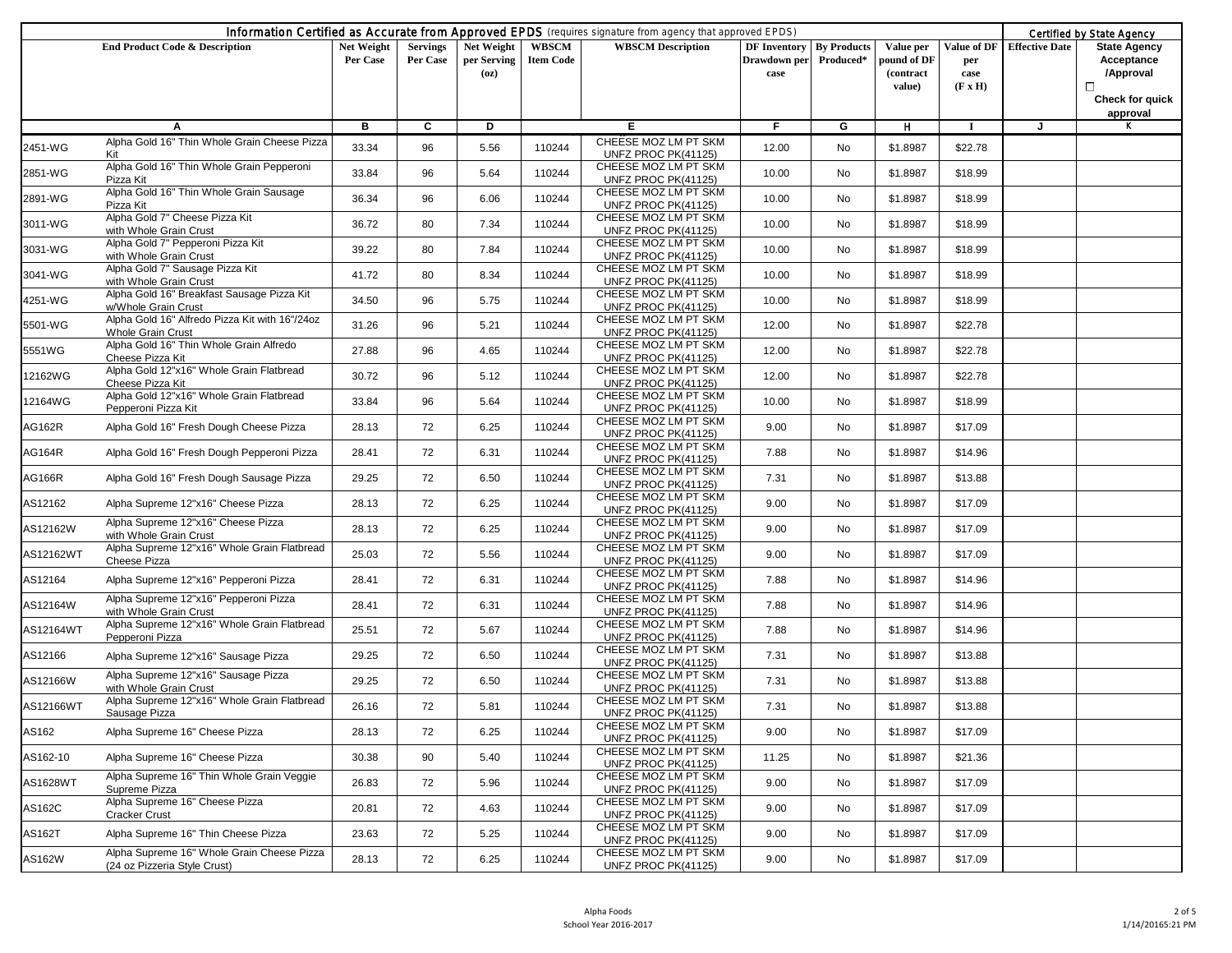|           | Information Certified as Accurate from Approved EPDS (requires signature from agency that approved EPDS) |                        |                             |                                   |                                  |                                             |                                                         |           |                                                 | Certified by State Agency                    |                       |                                                                                    |
|-----------|----------------------------------------------------------------------------------------------------------|------------------------|-----------------------------|-----------------------------------|----------------------------------|---------------------------------------------|---------------------------------------------------------|-----------|-------------------------------------------------|----------------------------------------------|-----------------------|------------------------------------------------------------------------------------|
|           | <b>End Product Code &amp; Description</b>                                                                | Net Weight<br>Per Case | <b>Servings</b><br>Per Case | Net Weight<br>per Serving<br>(oz) | <b>WBSCM</b><br><b>Item Code</b> | <b>WBSCM</b> Description                    | <b>DF Inventory By Products</b><br>Drawdown per<br>case | Produced* | Value per<br>pound of DF<br>(contract<br>value) | Value of DF<br>per<br>case<br>$(F \times H)$ | <b>Effective Date</b> | <b>State Agency</b><br>Acceptance<br>/Approval<br>□<br>Check for quick<br>approval |
|           | A                                                                                                        | в                      | C                           | Þ                                 |                                  | E.                                          | F.                                                      | G         | H                                               | -1                                           | J                     | ĸ                                                                                  |
| AS162W-10 | Alpha Supreme 16" Whole Grain Cheese Pizza<br>(10 serving pizza)                                         | 30.38                  | 90                          | 5.40                              | 110244                           | CHEESE MOZ LM PT SKM<br>UNFZ PROC PK(41125) | 11.25                                                   | No        | \$1.8987                                        | \$21.36                                      |                       |                                                                                    |
| AS162WT   | Alpha Supreme 16" Whole Grain Cheese Pizza                                                               | 25.03                  | 72                          | 5.56                              | 110244                           | CHEESE MOZ LM PT SKM<br>UNFZ PROC PK(41125) | 9.00                                                    | No        | \$1.8987                                        | \$17.09                                      |                       |                                                                                    |
| AS164     | Alpha Supreme 16" Pepperoni Pizza                                                                        | 28.41                  | 72                          | 6.31                              | 110244                           | CHEESE MOZ LM PT SKM<br>UNFZ PROC PK(41125) | 7.88                                                    | No        | \$1.8987                                        | \$14.96                                      |                       |                                                                                    |
| AS164-10  | Alpha Supreme 16" Pepperoni Pizza                                                                        | 30.85                  | 90                          | 5.49                              | 110244                           | CHEESE MOZ LM PT SKM<br>UNFZ PROC PK(41125) | 10.13                                                   | No        | \$1.8987                                        | \$19.23                                      |                       |                                                                                    |
| AS164C    | Alpha Supreme 16" Pepperoni Pizza<br><b>Cracker Crust</b>                                                | 21.09                  | 72                          | 4.69                              | 110244                           | CHEESE MOZ LM PT SKM<br>UNFZ PROC PK(41125) | 7.88                                                    | No        | \$1.8987                                        | \$14.96                                      |                       |                                                                                    |
| AS164T    | Alpha Supreme 16" Thin Pepperoni Pizza                                                                   | 23.91                  | 72                          | 5.31                              | 110244                           | CHEESE MOZ LM PT SKM<br>UNFZ PROC PK(41125) | 7.88                                                    | No        | \$1.8987                                        | \$14.96                                      |                       |                                                                                    |
| AS164W    | Alpha Supreme 16" Whole Grain Pepperoni<br>Pizza (24 oz Pizzeria Style Crust)                            | 28.41                  | 72                          | 6.31                              | 110244                           | CHEESE MOZ LM PT SKM<br>UNFZ PROC PK(41125) | 7.88                                                    | No        | \$1.8987                                        | \$14.96                                      |                       |                                                                                    |
| AS164W-10 | Alpha Supreme 16" Whole Grain Pepperoni<br>Pizza (10 serving pizza)                                      | 30.85                  | 90                          | 5.49                              | 110244                           | CHEESE MOZ LM PT SKM<br>UNFZ PROC PK(41125) | 10.13                                                   | <b>No</b> | \$1.8987                                        | \$19.23                                      |                       |                                                                                    |
| AS164WT   | Alpha Supreme 16" Whole Grain Pepperoni<br>Pizza                                                         | 25.51                  | 72                          | 5.67                              | 110244                           | CHEESE MOZ LM PT SKM<br>UNFZ PROC PK(41125) | 7.88                                                    | No        | \$1.8987                                        | \$14.96                                      |                       |                                                                                    |
| AS166     | Alpha Supreme 16" Sausage Pizza                                                                          | 29.25                  | 72                          | 6.50                              | 110244                           | CHEESE MOZ LM PT SKM<br>UNFZ PROC PK(41125) | 7.31                                                    | No        | \$1.8987                                        | \$13.88                                      |                       |                                                                                    |
| AS1668WT  | Alpha Supreme 16" Thin Whole Grain Super<br>Supreme Pizza                                                | 27.28                  | 72                          | 6.06                              | 110244                           | CHEESE MOZ LM PT SKM<br>UNFZ PROC PK(41125) | 9.00                                                    | No        | \$1.8987                                        | \$17.09                                      |                       |                                                                                    |
| AS166C    | Alpha Supreme 16" Sausage Pizza<br><b>Cracker Crust</b>                                                  | 21.94                  | 72                          | 4.88                              | 110244                           | CHEESE MOZ LM PT SKM<br>UNFZ PROC PK(41125) | 7.31                                                    | No        | \$1.8987                                        | \$13.88                                      |                       |                                                                                    |
| AS166T    | Alpha Supreme 16" Thin Sausage Pizza                                                                     | 24.75                  | 72                          | 5.50                              | 110244                           | CHEESE MOZ LM PT SKM<br>UNFZ PROC PK(41125) | 7.31                                                    | No        | \$1.8987                                        | \$13.88                                      |                       |                                                                                    |
| AS166W    | Alpha Supreme 16" Whole Grain Sausage Pizza<br>(24 oz Pizzeria Style Crust)                              | 29.25                  | 72                          | 6.50                              | 110244                           | CHEESE MOZ LM PT SKM<br>UNFZ PROC PK(41125) | 7.31                                                    | No        | \$1.8987                                        | \$13.88                                      |                       |                                                                                    |
| AS166WT   | Alpha Supreme 16" Whole Grain Sausage Pizza                                                              | 26.16                  | 72                          | 5.81                              | 110244                           | CHEESE MOZ LM PT SKM<br>UNFZ PROC PK(41125) | 7.31                                                    | No        | \$1.8987                                        | \$13.88                                      |                       |                                                                                    |
| AS62W     | Alpha Supreme Whole Grain Personal Cheese<br>Pizza                                                       | 19.88                  | 60                          | 5.30                              | 110244                           | CHEESE MOZ LM PT SKM<br>UNFZ PROC PK(41125) | 7.50                                                    | <b>No</b> | \$1.8987                                        | \$14.24                                      |                       |                                                                                    |
| AS64W     | Alpha Supreme Whole Grain Personal<br>Pepperoni Pizza                                                    | 20.10                  | 60                          | 5.36                              | 110244                           | CHEESE MOZ LM PT SKM<br>UNFZ PROC PK(41125) | 6.98                                                    | No        | \$1.8987                                        | \$13.25                                      |                       |                                                                                    |
| AS652W    | Alpha Supreme 6.5" Whole Grain Cheese Pizza                                                              | 19.88                  | 60                          | 5.30                              | 110244                           | CHEESE MOZ LM PT SKM<br>UNFZ PROC PK(41125) | 7.50                                                    | No        | \$1.8987                                        | \$14.24                                      |                       |                                                                                    |
| AS654W    | Alpha Supreme 6.5" Whole Grain Pepperoni<br>Pizza                                                        | 20.44                  | 60                          | 5.45                              | 110244                           | CHEESE MOZ LM PT SKM<br>UNFZ PROC PK(41125) | 6.98                                                    | No        | \$1.8987                                        | \$13.25                                      |                       |                                                                                    |
| AS656W    | Alpha Supreme 6.5" Whole Grain Sausage<br>Pizza                                                          | 20.66                  | 60                          | 5.51                              | 110244                           | CHEESE MOZ LM PT SKM<br>UNFZ PROC PK(41125) | 6.98                                                    | No        | \$1.8987                                        | \$13.25                                      |                       |                                                                                    |
| AS72      | Alpha Supreme 7" Cheese Pizza                                                                            | 21.00                  | 48                          | 7.00                              | 110244                           | CHEESE MOZ LM PT SKM<br>UNFZ PROC PK(41125) | 6.00                                                    | No        | \$1.8987                                        | \$11.39                                      |                       |                                                                                    |
| AS72W     | Alpha Supreme 7" Whole Grain Cheese Pizza                                                                | 21.00                  | 48                          | 7.00                              | 110244                           | CHEESE MOZ LM PT SKM<br>UNFZ PROC PK(41125) | 6.00                                                    | No        | \$1.8987                                        | \$11.39                                      |                       |                                                                                    |
| AS74      | Alpha Supreme 7" Pepperoni Pizza                                                                         | 21.75                  | 48                          | 7.25                              | 110244                           | CHEESE MOZ LM PT SKM<br>UNFZ PROC PK(41125) | 6.00                                                    | No        | \$1.8987                                        | \$11.39                                      |                       |                                                                                    |
| AS74W     | Alpha Supreme 7" Whole Grain Pepperoni<br>Pizza                                                          | 21.75                  | 48                          | 7.25                              | 110244                           | CHEESE MOZ LM PT SKM<br>UNFZ PROC PK(41125) | 6.00                                                    | No        | \$1.8987                                        | \$11.39                                      |                       |                                                                                    |
| AS76      | Alpha Supreme 7" Sausage Pizza                                                                           | 24.00                  | 48                          | 8.00                              | 110244                           | CHEESE MOZ LM PT SKM<br>UNFZ PROC PK(41125) | 6.00                                                    | No        | \$1.8987                                        | \$11.39                                      |                       |                                                                                    |
| AS76W     | Alpha Supreme 7" Whole Grain Sausage Pizza                                                               | 24.00                  | 48                          | 8.00                              | 110244                           | CHEESE MOZ LM PT SKM<br>UNFZ PROC PK(41125) | 6.00                                                    | No        | \$1.8987                                        | \$11.39                                      |                       |                                                                                    |
| ASC602W   | Alpha Supreme Whole Grain Cheese Calzone                                                                 | 25.86                  | 96                          | 4.31                              | 110244                           | CHEESE MOZ LM PT SKM<br>UNFZ PROC PK(41125) | 6.00                                                    | No        | \$1.8987                                        | \$11.39                                      |                       |                                                                                    |
| ASC604W   | Alpha Supreme Whole Grain Pepperoni<br>Calzone                                                           | 26.70                  | 96                          | 4.45                              | 110244                           | CHEESE MOZ LM PT SKM<br>UNFZ PROC PK(41125) | 5.58                                                    | No        | \$1.8987                                        | \$10.59                                      |                       |                                                                                    |
| ASC606W   | Alpha Supreme Whole Grain Sausage Calzone                                                                | 27.54                  | 96                          | 4.59                              | 110244                           | CHEESE MOZ LM PT SKM<br>UNFZ PROC PK(41125) | 5.58                                                    | No        | \$1.8987                                        | \$10.59                                      |                       |                                                                                    |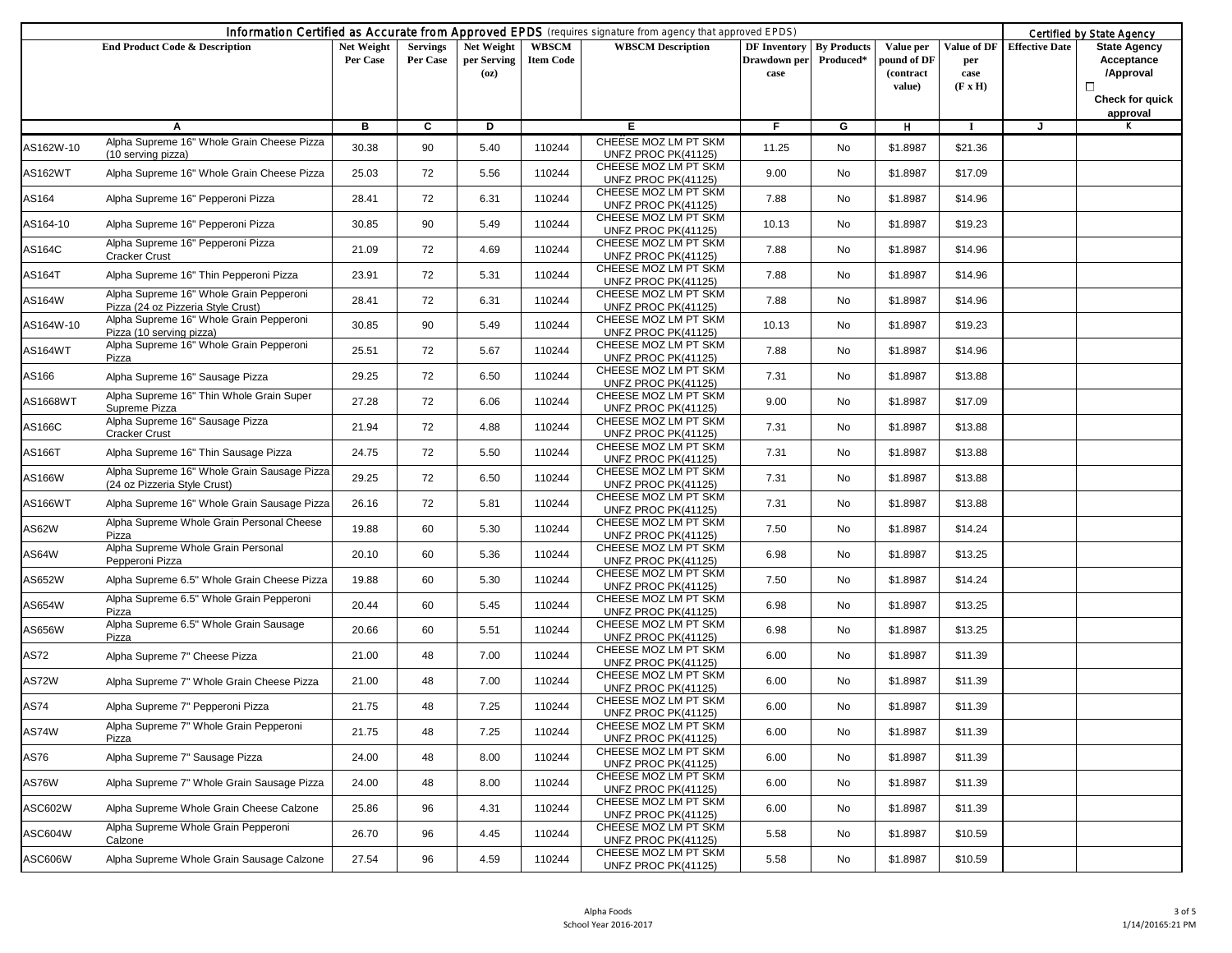|               |                                                                         |                        |                             |                                   |                           | Information Certified as Accurate from Approved EPDS (requires signature from agency that approved EPDS) |                                                         |           |                                                 |                                              |                       | Certified by State Agency                                                               |
|---------------|-------------------------------------------------------------------------|------------------------|-----------------------------|-----------------------------------|---------------------------|----------------------------------------------------------------------------------------------------------|---------------------------------------------------------|-----------|-------------------------------------------------|----------------------------------------------|-----------------------|-----------------------------------------------------------------------------------------|
|               | <b>End Product Code &amp; Description</b>                               | Net Weight<br>Per Case | <b>Servings</b><br>Per Case | Net Weight<br>per Serving<br>(oz) | WBSCM<br><b>Item Code</b> | <b>WBSCM</b> Description                                                                                 | <b>DF Inventory By Products</b><br>Drawdown per<br>case | Produced* | Value per<br>pound of DF<br>(contract<br>value) | Value of DF<br>per<br>case<br>$(F \times H)$ | <b>Effective Date</b> | <b>State Agency</b><br>Acceptance<br>/Approval<br>$\Box$<br>Check for quick<br>approval |
|               | A                                                                       | в                      | C                           | D                                 |                           | Е                                                                                                        | F.                                                      | G         | н                                               | -1                                           | J                     | ĸ                                                                                       |
| C6021         | Alpha Gold Cheese Calzone Kit                                           | 23.41                  | 80                          | 4.68                              | 110244                    | CHEESE MOZ LM PT SKM<br>UNFZ PROC PK(41125)                                                              | 5.00                                                    | No        | \$1.8987                                        | \$9.49                                       |                       |                                                                                         |
| C6021WG       | Alpha Gold Whole Grain Cheese Calzone Kit                               | 23.41                  | 80                          | 4.68                              | 110244                    | CHEESE MOZ LM PT SKM<br>UNFZ PROC PK(41125)                                                              | 5.00                                                    | No        | \$1.8987                                        | \$9.49                                       |                       |                                                                                         |
| C6041         | Alpha Gold Pepperoni Calzone Kit                                        | 24.91                  | 80                          | 4.98                              | 110244                    | CHEESE MOZ LM PT SKM<br>UNFZ PROC PK(41125)                                                              | 5.00                                                    | No        | \$1.8987                                        | \$9.49                                       |                       |                                                                                         |
| C6041WG       | Alpha Gold Whole Grain Pepperoni Calzone Kit                            | 24.91                  | 80                          | 4.98                              | 110244                    | CHEESE MOZ LM PT SKM<br>UNFZ PROC PK(41125)                                                              | 5.00                                                    | No        | \$1.8987                                        | \$9.49                                       |                       |                                                                                         |
| C6061         | Alpha Gold Sausage Calzone Kit                                          | 25.91                  | 80                          | 5.18                              | 110244                    | CHEESE MOZ LM PT SKM<br>UNFZ PROC PK(41125)                                                              | 5.00                                                    | No        | \$1.8987                                        | \$9.49                                       |                       |                                                                                         |
| C6061WG       | Alpha Gold Whole Grain Sausage Calzone Kit                              | 25.91                  | 80                          | 5.18                              | 110244                    | CHEESE MOZ LM PT SKM<br>UNFZ PROC PK(41125)                                                              | 5.00                                                    | No        | \$1.8987                                        | \$9.49                                       |                       |                                                                                         |
| C7021         | Alpha Gold 8" Cheese Calzone Kit                                        | 24.41                  | 40                          | 9.76                              | 110244                    | CHEESE MOZ LM PT SKM<br>UNFZ PROC PK(41125)                                                              | 5.00                                                    | No        | \$1.8987                                        | \$9.49                                       |                       |                                                                                         |
| C7021-WG      | Alpha Gold 8" Cheese Calzone Kit<br>with Whole Grain Crust              | 24.41                  | 40                          | 9.76                              | 110244                    | CHEESE MOZ LM PT SKM<br>UNFZ PROC PK(41125)                                                              | 5.00                                                    | No        | \$1.8987                                        | \$9.49                                       |                       |                                                                                         |
| C7041         | Alpha Gold 8" Pepperoni Calzone Kit                                     | 25.91                  | 40                          | 10.36                             | 110244                    | CHEESE MOZ LM PT SKM<br>UNFZ PROC PK(41125)                                                              | 5.00                                                    | No        | \$1.8987                                        | \$9.49                                       |                       |                                                                                         |
| C7041-WG      | Alpha Gold 8" Pepperoni Calzone Kit<br>with Whole Grain Crust           | 25.91                  | 40                          | 10.36                             | 110244                    | CHEESE MOZ LM PT SKM<br>UNFZ PROC PK(41125)                                                              | 5.00                                                    | No        | \$1.8987                                        | \$9.49                                       |                       |                                                                                         |
| C7061         | Alpha Gold 8" Sausage Calzone Kit                                       | 26.91                  | 40                          | 10.76                             | 110244                    | CHEESE MOZ LM PT SKM<br>UNFZ PROC PK(41125)                                                              | 5.00                                                    | No        | \$1.8987                                        | \$9.49                                       |                       |                                                                                         |
| C7061-WG      | Alpha Gold 8" Sausage Calzone Kit<br>with Whole Grain Crust             | 26.91                  | 40                          | 10.76                             | 110244                    | CHEESE MOZ LM PT SKM<br>UNFZ PROC PK(41125)                                                              | 5.00                                                    | No        | \$1.8987                                        | \$9.49                                       |                       |                                                                                         |
| P9901         | Alpha Gold 16" Cheese<br>24oz Dough Ball Pizza Kit                      | 36.72                  | 96                          | 6.12                              | 110244                    | CHEESE MOZ LM PT SKM<br>UNFZ PROC PK(41125)                                                              | 12.00                                                   | <b>No</b> | \$1.8987                                        | \$22.78                                      |                       |                                                                                         |
| SP62W         | Sgt. Pepperoni's Whole Grain Personal Cheese<br>Pizza                   | 19.88                  | 60                          | 5.30                              | 110244                    | CHEESE MOZ LM PT SKM<br>UNFZ PROC PK(41125)                                                              | 7.50                                                    | No        | \$1.8987                                        | \$14.24                                      |                       |                                                                                         |
| SP62WJ        | Sgt. Pepperoni's Whole Grain Jalapeno Dough<br>Personal Cheese Pizza    | 19.88                  | 60                          | 5.30                              | 110244                    | CHEESE MOZ LM PT SKM<br>UNFZ PROC PK(41125)                                                              | 7.50                                                    | No        | \$1.8987                                        | \$14.24                                      |                       |                                                                                         |
| SP64W         | Sgt. Pepperoni's Whole Grain Personal<br>Pepperoni Pizza                | 20.10                  | 60                          | 5.36                              | 110244                    | CHEESE MOZ LM PT SKM<br>UNFZ PROC PK(41125)                                                              | 6.98                                                    | No        | \$1.8987                                        | \$13.25                                      |                       |                                                                                         |
| SP64WJ        | Sgt. Pepperoni's Whole Grain Jalapeno Dough<br>Personal Pepperoni Pizza | 20.10                  | 60                          | 5.36                              | 110244                    | CHEESE MOZ LM PT SKM<br>UNFZ PROC PK(41125)                                                              | 6.98                                                    | No        | \$1.8987                                        | \$13.25                                      |                       |                                                                                         |
| SP66W         | Sgt. Pepperoni's Whole Grain Personal<br>Sausage Pizza                  | 20.66                  | 60                          | 5.51                              | 110244                    | CHEESE MOZ LM PT SKM<br>UNFZ PROC PK(41125)                                                              | 6.98                                                    | No        | \$1.8987                                        | \$13.25                                      |                       |                                                                                         |
| SP66WJ        | Sgt. Pepperoni's Whole Grain Jalapeno Dough<br>Personal Sausage Pizza   | 20.66                  | 60                          | 5.51                              | 110244                    | CHEESE MOZ LM PT SKM<br>UNFZ PROC PK(41125)                                                              | 6.98                                                    | No        | \$1.8987                                        | \$13.25                                      |                       |                                                                                         |
| SP652WB       | Sgt. Pepperoni's 6.5" Whole Grain Cheese<br>Pizza with Windowed Box     | 19.88                  | 60                          | 5.30                              | 110244                    | CHEESE MOZ LM PT SKM<br>UNFZ PROC PK(41125)                                                              | 7.50                                                    | No        | \$1.8987                                        | \$14.24                                      |                       |                                                                                         |
| SP654WB       | Sgt. Pepperoni's 6.5" Whole Grain Pepperoni<br>Pizza with Windowed Box  | 20.44                  | 60                          | 5.45                              | 110244                    | CHEESE MOZ LM PT SKM<br>UNFZ PROC PK(41125)                                                              | 6.98                                                    | No        | \$1.8987                                        | \$13.25                                      |                       |                                                                                         |
| SP656WB       | Sgt. Pepperoni's 6.5" Whole Grain Sausage<br>Pizza with Windowed Box    | 20.66                  | 60                          | 5.51                              | 110244                    | CHEESE MOZ LM PT SKM<br>UNFZ PROC PK(41125)                                                              | 6.98                                                    | No        | \$1.8987                                        | \$13.25                                      |                       |                                                                                         |
| SP72B         | Sgt. Pepperoni's 7" Cheese Pizza<br>with Windowed Box                   | 24.50                  | 48                          | 7.00                              | 110244                    | CHEESE MOZ LM PT SKM<br>UNFZ PROC PK(41125)                                                              | 6.00                                                    | No        | \$1.8987                                        | \$11.39                                      |                       |                                                                                         |
| SP72WB        | Sgt. Pepperoni 7" Whole Grain Cheese<br>Pizza with Boxes                | 24.50                  | 48                          | 8.00                              | 110244                    | CHEESE MOZ LM PT SKM<br>UNFZ PROC PK(41125)                                                              | 6.00                                                    | No        | \$1.8987                                        | \$11.39                                      |                       |                                                                                         |
| SP74B         | Sgt. Pepperoni's 7" Pepperoni Pizza<br>with Windowed Box                | 25.25                  | 48                          | 7.25                              | 110244                    | CHEESE MOZ LM PT SKM<br>UNFZ PROC PK(41125)                                                              | 6.00                                                    | No        | \$1.8987                                        | \$11.39                                      |                       |                                                                                         |
| SP74WB        | Sgt. Pepperoni 7" Whole Grain Pepperoni<br>Pizza with Boxes             | 25.25                  | 48                          | 8.00                              | 110244                    | CHEESE MOZ LM PT SKM<br>UNFZ PROC PK(41125)                                                              | 6.00                                                    | No        | \$1.8987                                        | \$11.39                                      |                       |                                                                                         |
| SP76B         | Sqt. Pepperoni's 7" Sausage Pizza<br>with Windowed Box                  | 27.50                  | 48                          | 8.00                              | 110244                    | CHEESE MOZ LM PT SKM<br>UNFZ PROC PK(41125)                                                              | 6.00                                                    | No        | \$1.8987                                        | \$11.39                                      |                       |                                                                                         |
| SP76WB        | Sgt. Pepperoni 7" Whole Grain Sausage<br>Pizza with Boxes               | 27.50                  | 48                          | 8.00                              | 110244                    | CHEESE MOZ LM PT SKM<br>UNFZ PROC PK(41125)                                                              | 6.00                                                    | No        | \$1.8987                                        | \$11.39                                      |                       |                                                                                         |
| <b>SP122W</b> | Sgt. Pepperoni's 12" Whole Grain Tuscan Style<br>Cheese Pizza           | 19.50                  | 48                          | 6.50                              | 110244                    | CHEESE MOZ LM PT SKM<br>UNFZ PROC PK(41125)                                                              | 6.00                                                    | No        | \$1.8987                                        | \$11.39                                      |                       |                                                                                         |